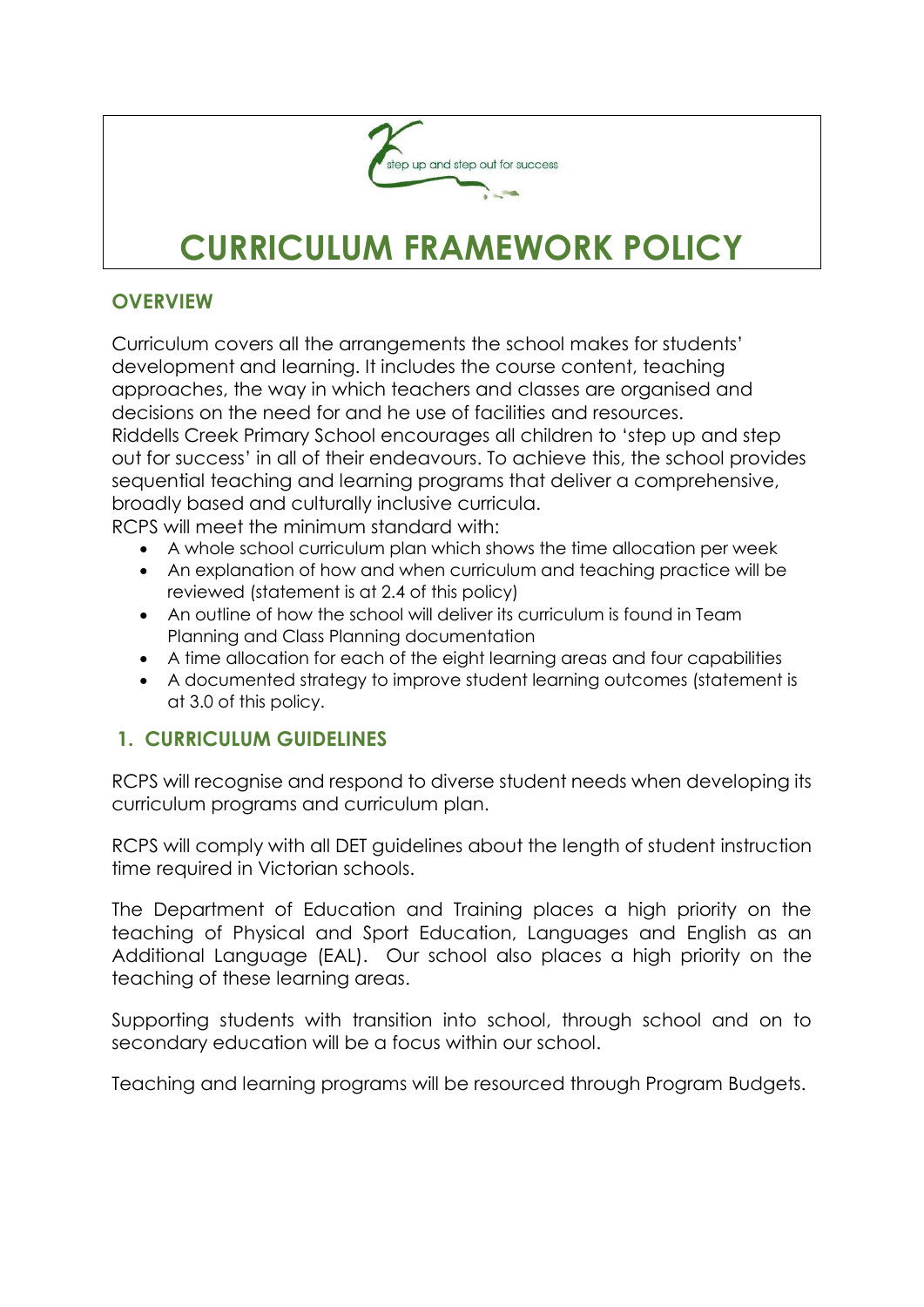## **2. PROGRAM**

#### **2.1 Program Development**

RCPS will provide a variety of programs that will address the specific needs of students in relation to gender, special learning needs, disabilities and impairments, extension and intervention students and students from language backgrounds other than English.

The school will identify and cater for the different needs of particular cohorts of students when developing its curriculum plan which includes priority cohorts from Out of Home Care, Koorie students and other at-risk students.

In developing our curriculum plan, we will provide a broad range of educational pathways to ensure improved student outcomes.

RCPS will implement the Framework for Improving Student Outcomes (FISO) Inquiry Cycle, a model for continuous school improvement. Key components include:



The Victorian Curriculum (VC) will be used as a framework for curriculum development and delivery from Foundation to Year 10 in accordance with DET policy and Victorian Curriculum and Assessment Authority (VCAA) guidelines.

In developing our Curriculum Plan, the school will provide at least 25 hours of student instruction per week.

#### **2.2 Program Implementation**

The school will determine the curriculum program for the following year, based on provision needs and departmental policy requirements. Input will be sought from the relevant staff in the curriculum area when determining programs for the following school year.

RCPS follows whole school curriculum Teaching and Learning Models in Mathematics and English as well as a Mathematics Scope and Sequence.

The DET requirements related to the teaching of Languages, Physical and Sports Education, and New Arrivals Program/English as an Additional Language (EAL) will continue to be implemented.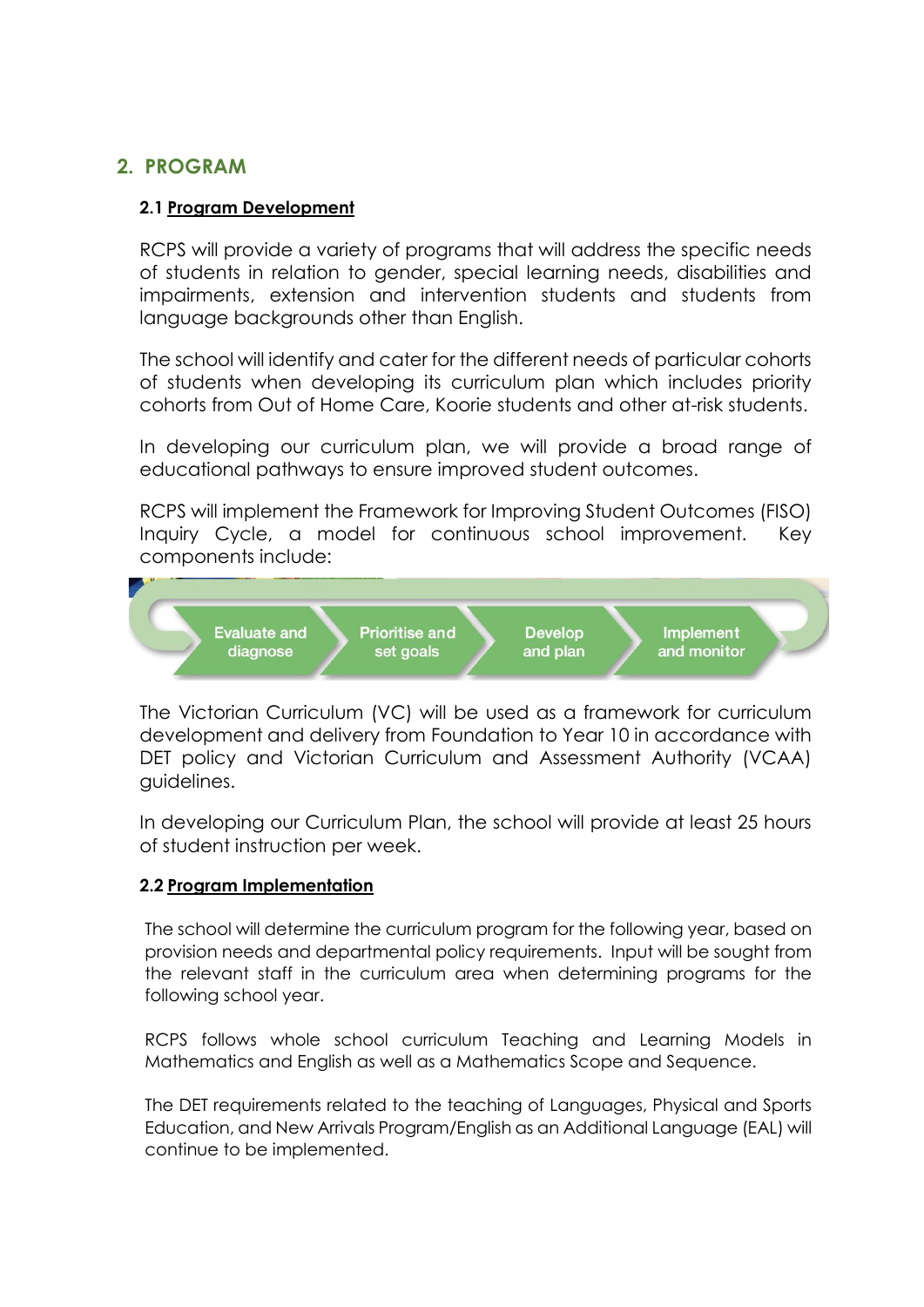The use of Information and Communications Technologies (ICT) will be integrated across the curriculum to support the improvement of teaching and learning outcomes and adheres to DET's School Policy and Advisory Guide 'Using Digital Technologies to Support Learning and Teaching' and the school's own endorsed policy.

#### **2.3 Student Wellbeing and Learning**

RCPS will embed student wellbeing in all learning experiences by aligning student wellbeing and curriculum policies and creating an educational environment and curriculum that is inclusive and meaningful to all students by:

- Providing an integrated and comprehensive curriculum approach that incorporates the personal and social issues of students into their daily learning experiences;
- Providing a flexible, relevant, inclusive and appropriate curriculum;
- Accommodating student developmental needs within the Victorian Curriculum.
- Implementing DET's Respectful Relationships. The Royal Commission into Family Violence identified the critical role that schools have in creating a culture of respect in order to change the story of family violence for future generations. Everyone involved in our school community deserves to be respected, valued and treated equally.

We know that changes in attitudes and behaviours can be achieved when positive attitudes, behaviours and gender equality are lived across the school community, and when classroom learning is reinforced by what is modelled in our school community. Taking a whole-school approach is about embedding a culture of respect and equality across our entire school community. This approach leads to positive impacts on students' academic outcomes, their mental health, classroom behaviour, and relationships between teachers and students.

Respectful Relationship lessons cover the following topics with ageappropriate content and resources for each year level:

- > Emotional Literacy
- Personal Strengths
- $\triangleright$  Positive Coping
- $\triangleright$  Problem Solving
- $\triangleright$  Stress Management
- $\triangleright$  Help-seeking
- Sender and Identity
- **>** Positive Gender Relations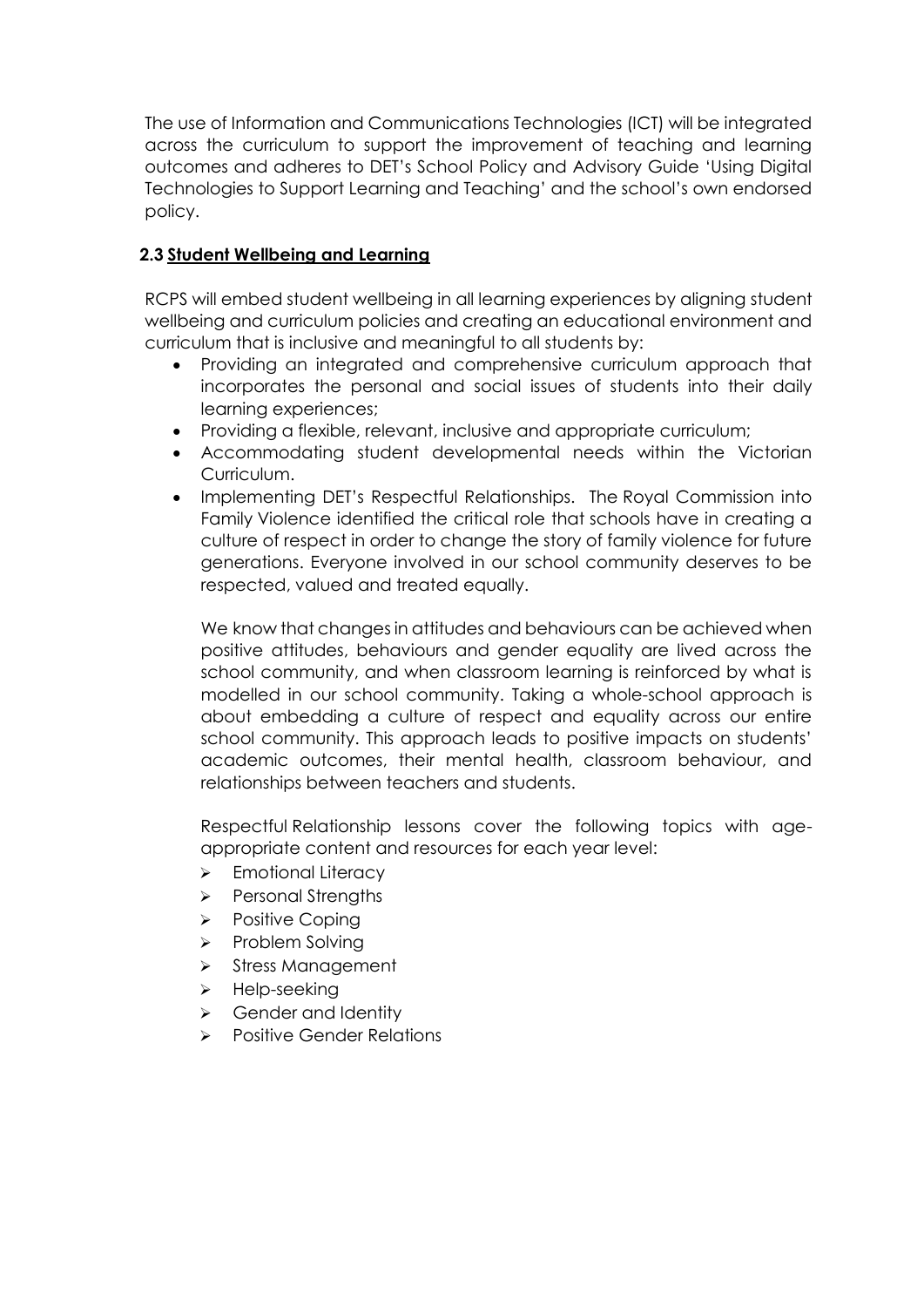#### 2.3.1 Students with Disabilities

The Department of Education and Training and RCPS are committed to delivering an inclusive education system that ensures all students, including students with disabilities, have access to a quality education that meets their diverse needs.

RCPS will liaise with DET to provide suitable programs and resources to support the delivery of high-quality schooling for students with disabilities.

#### 2.3.2 Koorie Education

RCPS is committed to providing culturally appropriate and inclusive programs to Koorie students through:

- Working in partnership with the Koorie community to develop an understanding of Koorie culture and the interpersonal relationship with the Koorie community, for example via Local Aboriginal Education Consultative Groups (LAECG) and Koorie Education Support Officers (KESO);
- Supporting the development of high expectations and individualised learning for Koorie students;
- Creating an environment that respects, recognises and celebrates cultural identity through practice and curriculum;
- Implementing initiatives and programs that meet student needs and in partnership with the Koorie community.

#### **2.4 Curriculum and Teaching Practice Review**

The school's curriculum will be audited on a cyclical basis to ensure currency with the Victorian Curriculum. Curriculum audits and review will inform future curriculum planning and implementation. The school's leadership team will oversee teacher practice and work to create a culture of learning, collaboration and continuous improvement. Giving and receiving productive feedback will be a key component of teaching practice improvement.

All staff will participate in the staff performance and development process in which goals are aligned with the school's Annual Implementation Plan and the Australian Institute of Teaching and School Leadership (AITSL) standards.

The school will utilise DET policy and guidelines, online resources, internal and external expertise, mentoring, coaching, peer observation and one-toone meetings to support staff to continually improve their method and practice of teaching.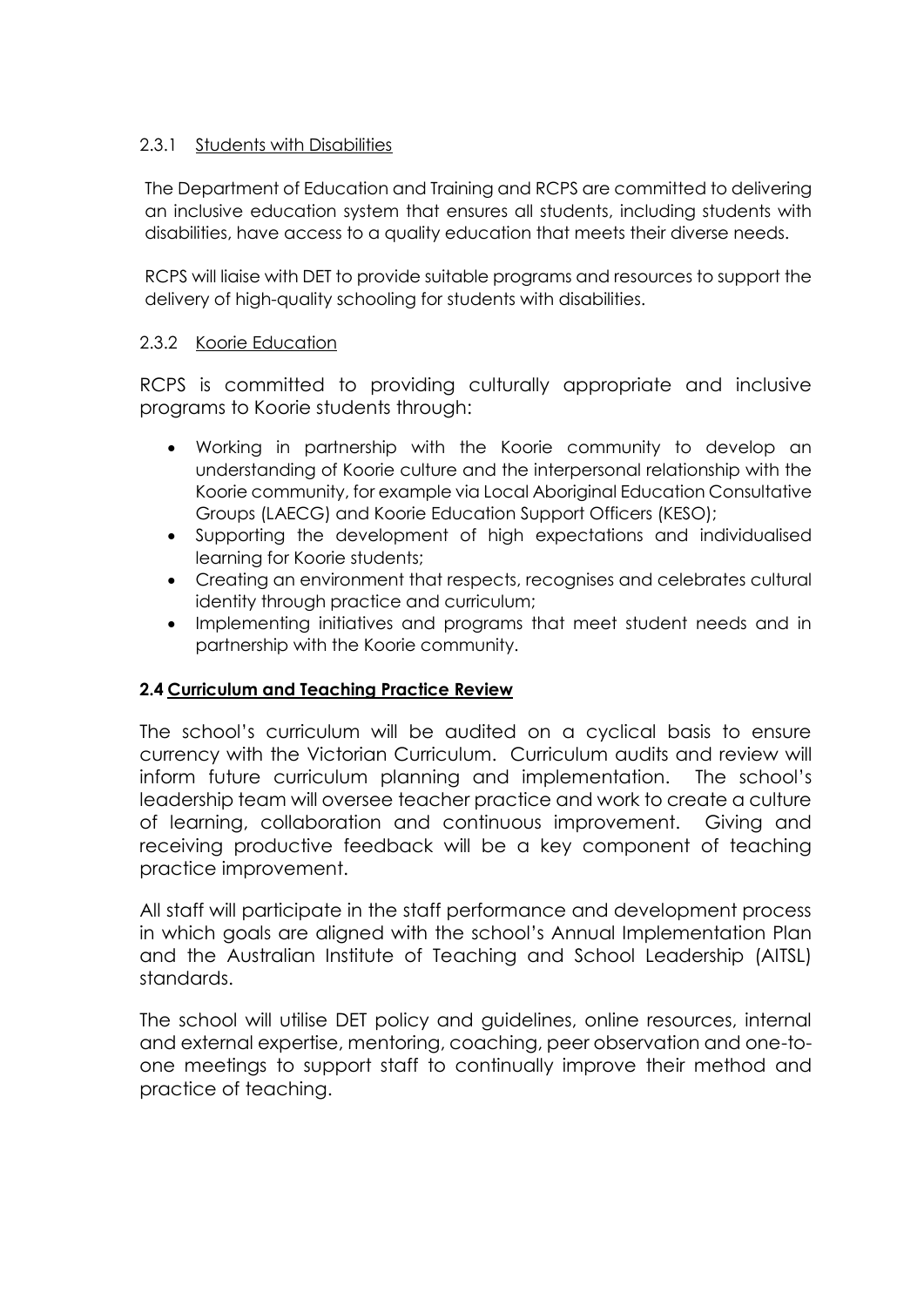# **3. STUDENT LEARNING OUTCOMES**

The school's Strategic Plan will set out the school's direction, goals, targets and key improvement strategies. The school's Annual Implementation Plan will outline incremental stages of the Strategic Plan implementation, monitoring and evaluation, broken down into 12-month targets. An Annual Report will provide the community with information about the school's performance in implementing improvement strategies and how resources have been used.

#### **3.1 Data Collection**

Data plays a key role in the ongoing school improvement process. The school will continuously monitor student outcomes using a variety of assessment strategies that include: NAPLAN, Mathematics Online Interview, Fountas and Pinnell Assessment, Essential Assessment, PAT, Common Misunderstandings in Mathematics, writing moderation scale and common assessment tasks in line with the school's assessment schedule.

The school leadership team will track whole school data, cohort and/or individual data; and identify potential teaching and learning areas that require further focus.

#### **3.2 Data Analysis**

All teaching staff will implement the school's assessment schedule. A variety of approaches will then be used to analyse data at an individual, group, cohort and/or school level.

The leadership team will work with teachers ensuring a comprehensive understanding of the importance of data, how to interpret it and how to use data to plan for continued improvement in both teaching and learning.

The use of data will inform curriculum planning in the follow up planning sessions each week to plan learning experiences that are relevant and personalised to meet student need.

Data will also be used to determine student support options including those at risk, developing an Individual Learning Plan, provision of extra teaching support and/or referral for further assessments.

#### **3.3 Data and Achievement Reporting**

Data will be reported in different ways according to the audience.

For students: Feedback will be given about current learning and areas for future learning. This will be done through student/teacher conferences and setting learning goals. The more immediate the feedback, the greater the impact.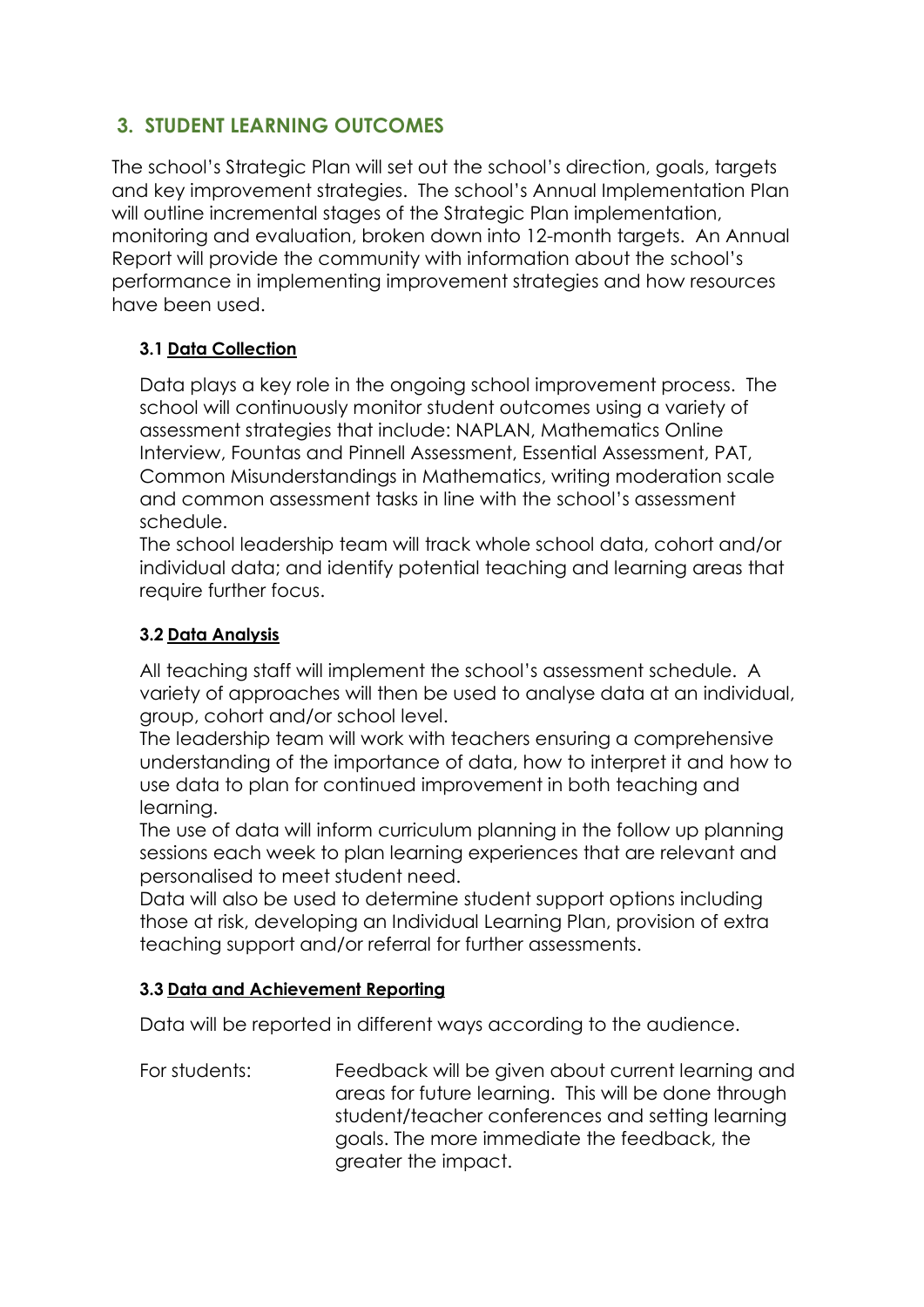| For staff:     | Both informal and formal data will be used to inform<br>planning and teaching on both a short- and long-<br>term basis. Trend data will also provide relevant<br>information about the school's continuous<br>improvement journey.                                             |
|----------------|--------------------------------------------------------------------------------------------------------------------------------------------------------------------------------------------------------------------------------------------------------------------------------|
| For parents:   | Student reports, home-school conferences and<br>student-led conferences will provide an opportunity<br>for teachers to provide feedback regarding student<br>achievement.                                                                                                      |
| For community: | Student learning outcomes data will be reported in<br>the Annual Report to the School Community,<br>provided to DET, and also available on the State<br>Register maintained by the Victorian Registration<br>and Qualifications Authority (VRQA) and on the<br>school website. |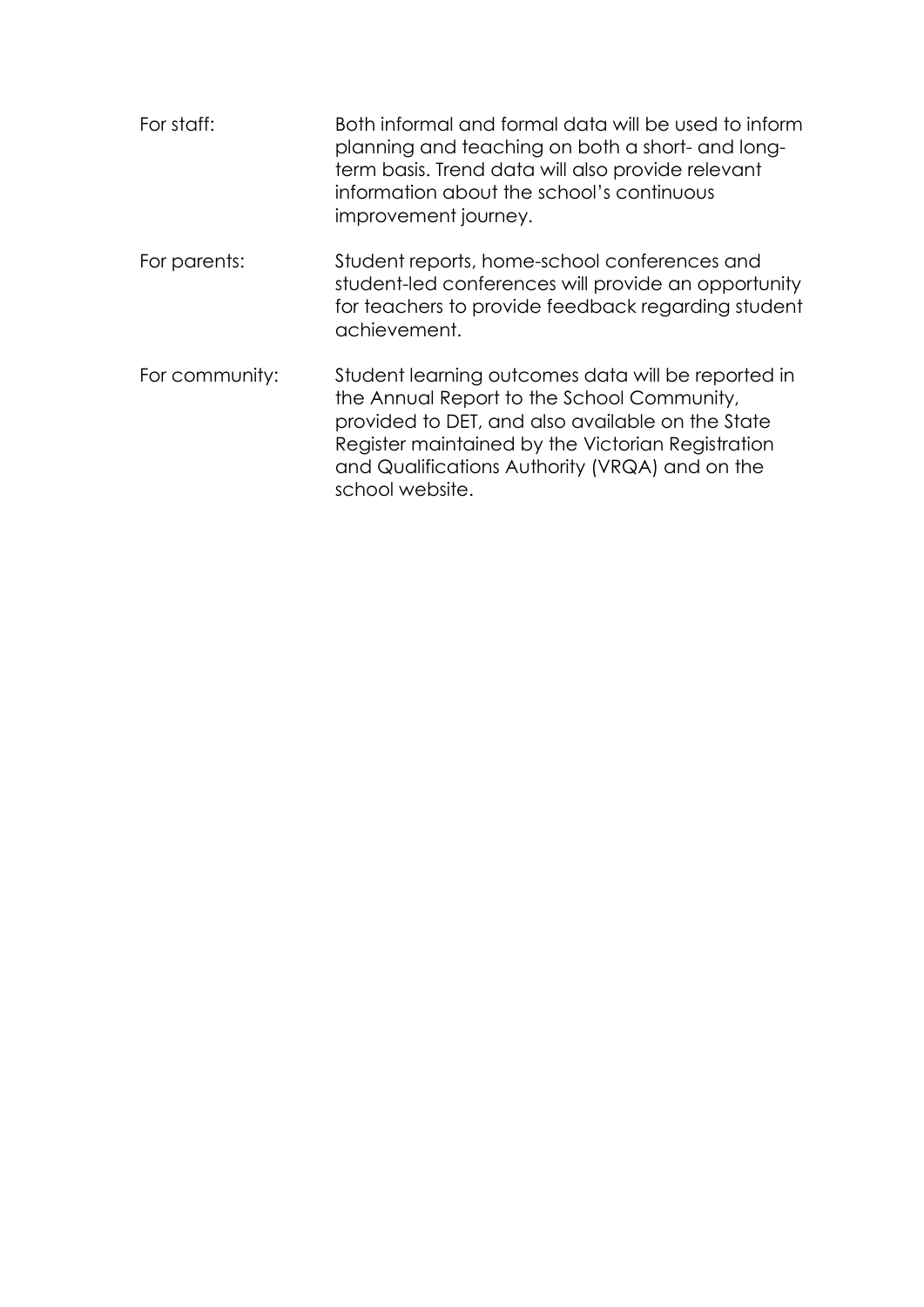## **TIME ALLOCATION PER LEARNING AREA**

## Foundation to Year 6 The curriculum is based on the Victorian Curriculum

| <b>Foundation</b>                                           |                             |
|-------------------------------------------------------------|-----------------------------|
| <b>Learning Areas</b>                                       | 50-minute sessions per week |
| English - Reading                                           | 5                           |
| English - Writing                                           | 5                           |
| <b>Mathematics</b>                                          | 5                           |
| Science                                                     | A minimum of 1              |
| <b>Physical Education</b>                                   | $\mathbf{1}$                |
| Performing Arts                                             | $\mathbf{1}$                |
| Science Technologies, Engineering, Art, Mathematics (STEAM) | $\overline{2}$              |
| Wellbeing                                                   | A minimum of 1              |
| Inquiry                                                     | A minimum of 1              |
| <b>TOTAL</b>                                                | 30 sessions per week        |

| Year 1-6                  |                             |  |
|---------------------------|-----------------------------|--|
| <b>Learning Areas</b>     | 50-minute sessions per week |  |
| English - Reading         | 5                           |  |
| English - Writing         | 5                           |  |
| <b>Mathematics</b>        | 5                           |  |
| Science                   | A minimum of 1              |  |
| <b>Physical Education</b> |                             |  |
| Languages - TBD           |                             |  |
| Performing Arts           |                             |  |